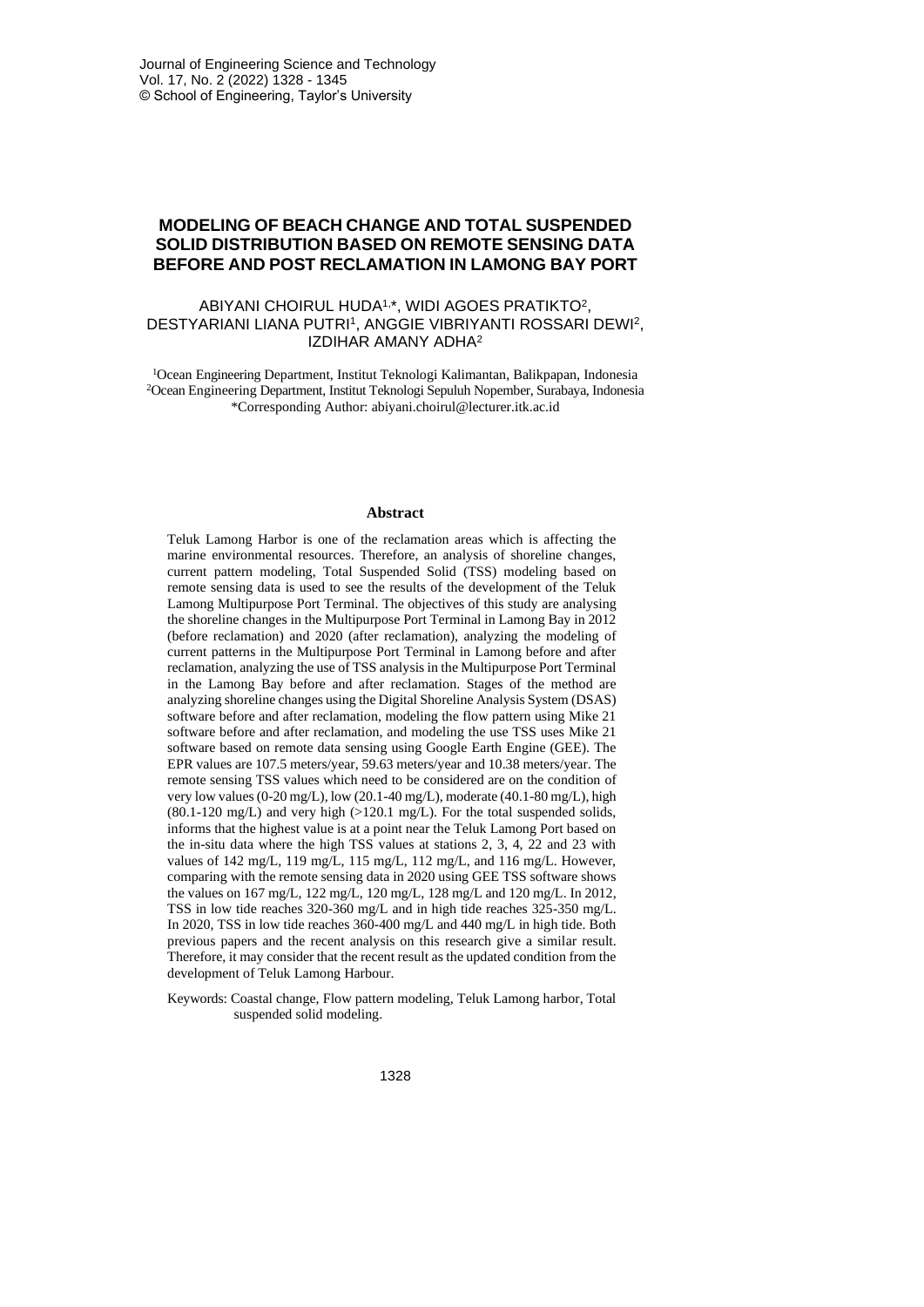# **1.Introduction**

Indonesia has a coastal region that stretches from Sabang to Merauke which is rich and a variety of natural resources that have been utilized by the community as one source of economic income. In addition to providing a variety of resources, Indonesia's coastal area has various other functions, such as transportation in the form of a port, industrial estate, agribusiness and agro-industry, recreation and tourism, residential areas, and waste disposal sites. One of the development ideas that is being discussed by many Indonesians is the concept of reclamation. Reclamation can be defined as an effort to improve, utilize, restore capacity, and improve the quality of land through the empowerment of various technologies and community empowerment focused on land that is naturally of low quality or as a result of human influence that makes the land less productive.

Reclamation is utilized to accommodate human activities in Megacity such as Surabaya and Jakarta. Proper standard procedures in the process of Reclamation have to be observed to maintain environmental sustainability [1]. The effect of population pressure, and improved knowledge, science, and technology giving the possibilities in maintaining the sustainability of environments [2, 3]. It seems that reclamation will be one of the alternatives in developing a megacity and its surrounding facility.

One of the activities that have a considerable influence on the coastal environment is the operational activities of ports built based on the coastal reclamation process. Australia and Indonesia investigated the issues surrounding major investment in infrastructure, focusing attention on the ways by which both countries seek to enhance the services offered in and around their seaports. As Surabaya and East Java are having many industry activities, therefore, the need and demand for having larger ports are very high [4]]. Teluk Lamong Harbor with its geographical location in the city of Surabaya has become a trading city and a port city [5].

Teluk Lamong Bay (Fig. 1) is located in the border area among Madura Strait on the north and east sides, Sidoarjo Regency on the south side, and Gresik Regency on the west side. Therefore, the port's role as one of the gateways of trade traffic is necessary for the City of Surabaya. Based on data released by the Central Statistics Agency of East Java, one of the contributors to economic growth in East Java is the trade sector by contributing 22.3 percent. This makes Tanjung Perak Harbor the main route for the distribution of goods and containers from East Java to other regions, especially eastern Indonesia. That causes the density of goods and container flows that occur in the second largest port in Indonesia, increasing even now the port is experiencing overcapacity. Port construction is needed to assist the distribution of goods at the Port of Tanjung Perak, namely by building the Port of the Lamong Multipurpose Terminal which has been built in phase 3. Teluk Lamong Port will be part of the solution for the port capacity need of the Tanjung Perak Port of Surabaya, but also a positive trigger for positive competition among Ports in the eastern part of Indonesia [6].

The development of the Lamong Bay Multipurpose Port may have an impact on the condition of the natural ecosystem around the coast due to the changes in environmental conditions [7].The changing of those contours correlates with the sedimentation and erosion processes in those regions as well as in the areas of Teluk Lamong (Bay of Lamong). In general, the impact of reclamation on river mouths can cause vulnerability to coastal sedimentation, which makes it difficult for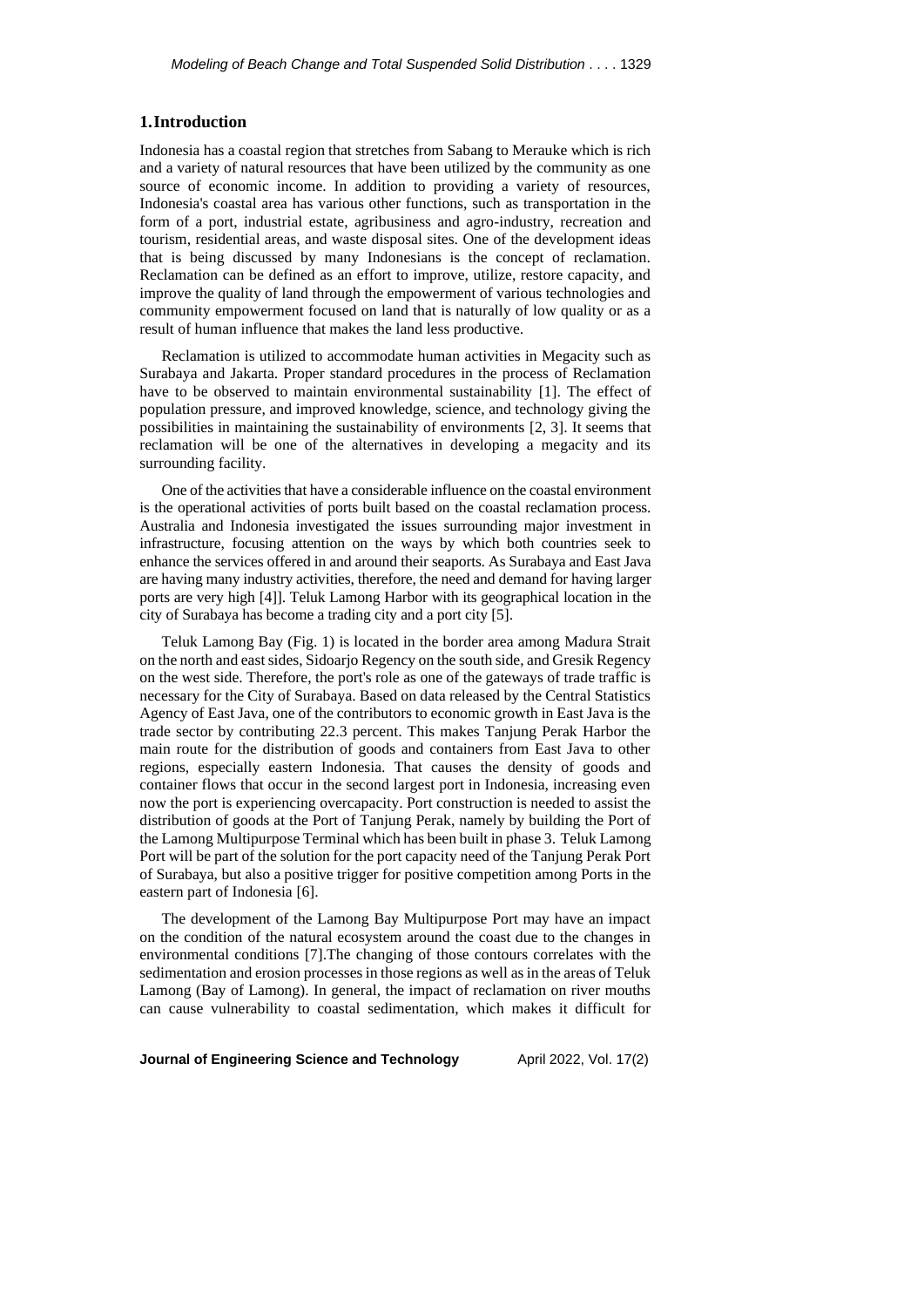fishermen to dock at the beach. Reclamation in Lamong Bay can lead to sedimentation which could have an impact on silting the shipping lanes in the Madura Strait [8]. The water depth is a crucial property for ship's accessibility to the Port. In having water depth maintainability for the Teluk Lamong Port, a suggestion was given by utilizing numerical modeling [9].



**Fig. 1. Location of Teluk Lamong Harbor.**

Coastal vulnerability around the reclamation area will experience erosion or sedimentation, due to hydrodynamics in the area [10]. The changing of hydrodynamic processes in the area will make a change such as current flow patterns, tides, and sediment transport. Those changes will have impacts on sedimentation and abrasion and influencing coastal change. The most influencing process is waves. When moving towards the beach, the waves undergo a transformation which then generates currents near the coast. Currents moving along the coast move sediments, causing shoreline changes. In offshore areas only transport to or leave the coast occurs, whereas in nearshore areas there are two types of sediment transport [11]. The change in the shoreline is related to sediment transport that occurred at Teluk Lamong port. Changes in the shoreline are caused by changes in coastal sediment which can come from the erosion of the shoreline itself, from river flows, and from deep seas that are carried along with currents towards the coast. It is important to study the nature of coastal sediments to determine the erosion and sedimentation processes. These properties are in the form of particle size and distribution of sediment grains, mass density, shape, and velocity of sediment [12].

The most significant rate of sedimentation occurs on the shore of Lamong Bay [13]. The rate of sedimentation increases, so siltation at the Port of Teluk Lamong will have an even faster impact on other problems. Therefore, knowledge about aquatic hydrodynamics is very important to understand to predict the distribution of sediment after reclamation. In recent studies, soft engineering solutions or nonstructural methods of protecting the area from erosion have become popular [14]. Modeling of sea currents and sediment flow keeping the water depth of the Teluk Lamong Port, maintainability may be carried out by the method of prediction and the process may be carried out by dredging, etc.[15]. The results of the model that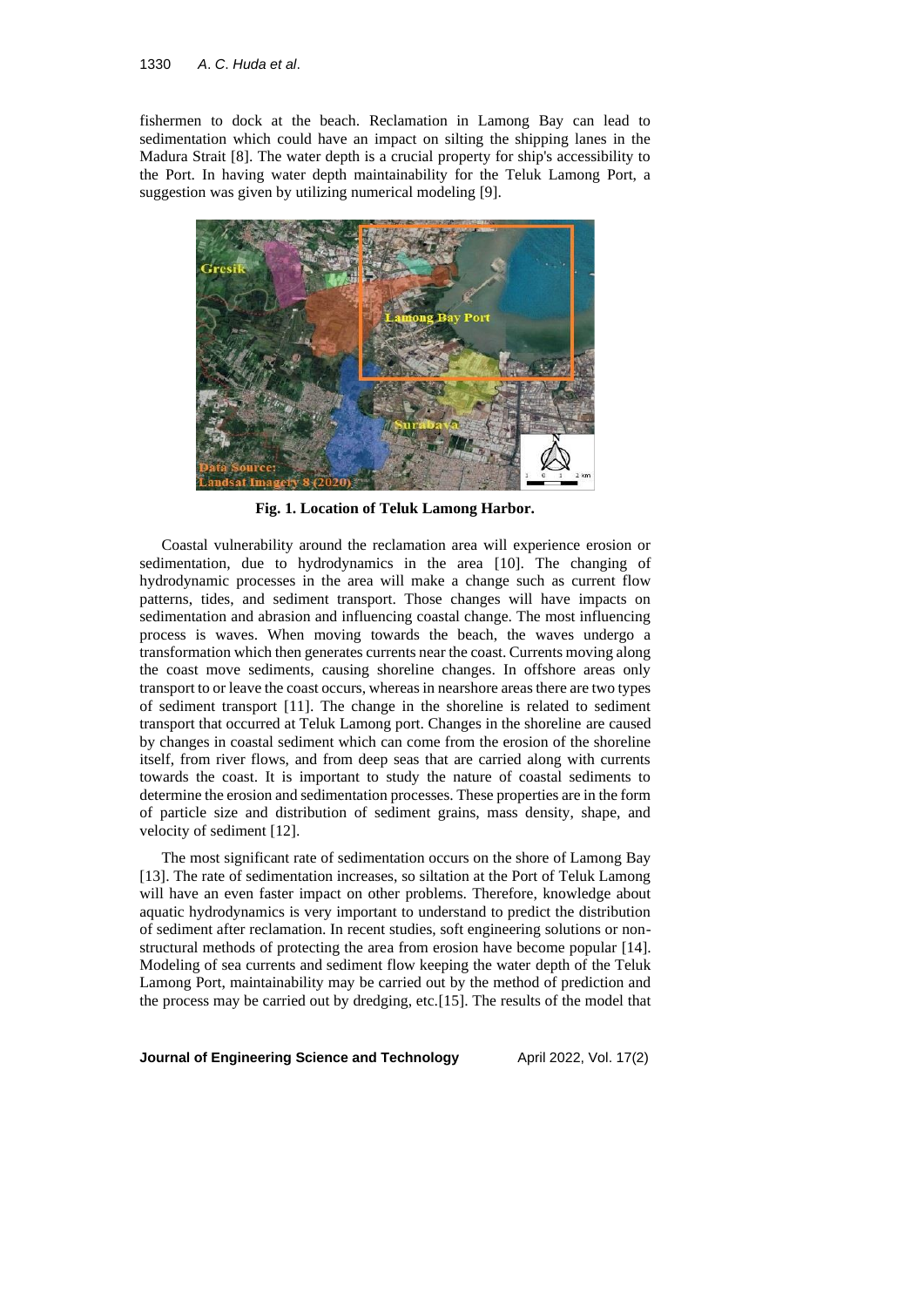have been validated and have shown correlations or similarities with actual conditions in the field can be used to predict the dynamics of various processes that occur in the waters. This research was conducted to compare the effect of the sedimentation process before and after reclamation at Teluk Lamong Harbor which is influenced by factors of sea depth, wind, and tides. This research uses satellite imagery remote sensing and mike 21 modeling to get an overview of distribution of total suspended solids before and after reclamation of Teluk Lamong port.

### **2.Coastal Area Dynamics**

Coastal areas consist of confluence between land and sea which has high environmental dynamics with many physical processes, sea-level rise, land subsidence, and erosion-sedimentation. The interaction between physical processes and human activities in the coastal zone determines the characteristics of the coastal environment. It is estimated that around 38% of the world's population occupies an area not further than 100 km from the shoreline [16].

Although shoreline changes are sometimes beneficial, such as additional land for purposes of land use, nevertheless shoreline changes can also result in losses with loss of land due to abrasion. An analysis of shoreline information is needed in the design of coastal protection, to calibrate and verify numerical models, to assess developing hazard zones, to formulate policies to regulate coastal development, and research on the coast [17].

# **2.1.Coastal reclamation**

Land needs for various types of needs today are increasing, along with the pace of development throughout the world, including in Indonesia. For this reason, many attempts have been made to convert land that is not yet ready for use into land that is ready for use. The land that is not ready for use can be a puddle area, swamp or brackish area, a former open mining area, or the ocean.

Coastal reclamation is carried out taking into account the socio-economic conditions of the population, given the increasingly rapid growth rate, which causes the land for development to increasingly narrow. Reclamation makes watery areas that are damaged or of less value better and more useful. The new area is usually used for residential, industrial, business, and urban areas, ports, and tourist attractions. In the theory of urban planning, coastal reclamation is one step in city expansion.

# **2.1.1. Objectives and benefits of coastal reclamation**

The purpose of the reclamation according to the PERMENPUPR Number: 40/PRT/M/2007 is to make a damaged or untapped watery area become a new area that is better and more useful [18]. The new land area can be utilized for residential, industrial, container shipping ports, business and urban areas, airports, agriculture, alternative transportation routes, coastal freshwater reservoirs, integrated waste management, and environmental areas, and as an old land protection embankment from the threat of abrasion as well as to become an integrated tourist area. The objectives of the reclamation program are [19]:

a. To recover land lost due to ocean waves.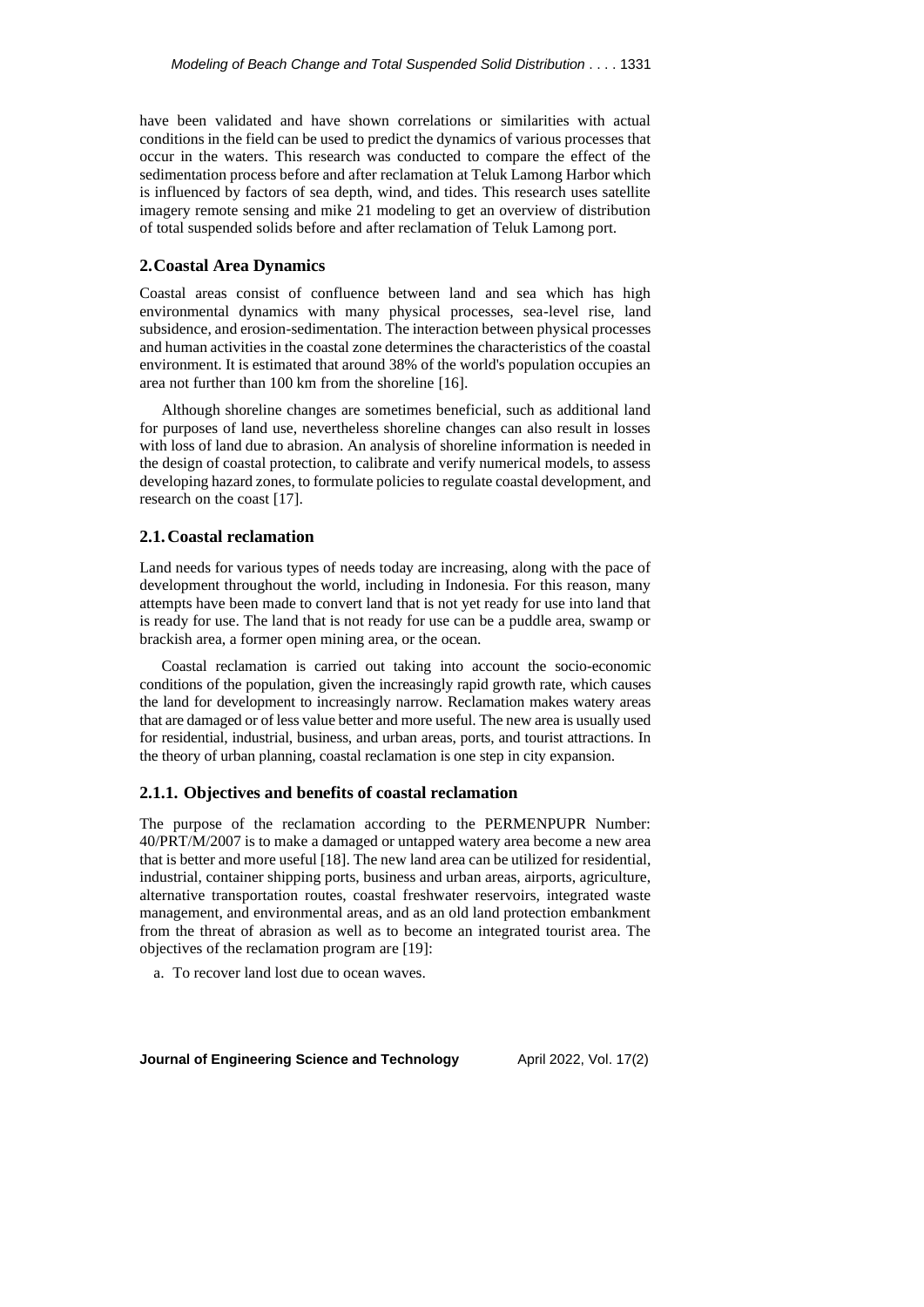- b. To acquire new land in the front line of the shoreline to erect a building that will function as a shoreline protection fortress.
- c. For economic reasons, construction or to erect construction on a larger scale.

According to PERMENPUPR Number: 40/PRT/M/2007, basically, beach reclamation activities are not recommended but can be done by taking into account the following matters [18]:

- a. Represents the need for developing existing cultivation areas on the land side;
- b. Is part of an urban area that is quite dense and requires the development of the land area to accommodate existing needs;
- c. Located outside the mangrove forest area which is part of a protected area or national park, nature reserve, and wildlife reserve and;
- d. It is not an area that borders or is used as a reference for territorial borders with other regions or countries.

# **2.1.2. Impact of coastal reclamation**

Based on PERMENDAGRI No. 1 of 2008 concerning coastal reclamation, the implementation of coastal reclamation must pay attention to environmental interests, ports, mangrove forest areas, fishermen, and other functions in the coastal area and the sustainability of the surrounding coastal ecosystem [20]. Planning in reclamation activities should be aligned with the city's spatial plan. The new city spatial planning must pay attention to the social and ecological carrying capacity of the city.

Reclamation project activities around the coastal area require a scientific feasibility study through a technical study of how much environmental damage will be caused and then conveyed openly to the public. It is important to remember that reclamation is a form of human intervention in the balance of the natural environment of the coast. In a coastal ecosystem that has long been formed and arranged as it should, it will lose its balance due to reclamation activities. The effect of these impacts is one of which affects the lives of the surrounding communities. Many fishermen and workers in the fisheries sector will lose their livelihoods due to the declining number of fish due to damage to the ecosystem due to runoff from sediments [21].

## **2.2.Simulation model**

Hydrodynamic (HD) is a mathematical model for calculating the HD's behavior of water against various kinds of force functions, for example, certain wind conditions and water levels that have been determined in the open model boundaries. HD simulates differences in water levels and currents in the face of various style functions on the beach.

The current pattern in waters is very important to understand because it affects sediment transportation. The simulation of water flow and its variations in elevation can be simulated with several equations. This equation is an HD equation as 2D unsteady flow in one layer which is considered vertically the same. The basic principle of the conservation equation of mass and momentum which includes equations that are vertically integrated continuity, momentum, and dispersionadvection equations can explain fluid flow in-depth variations.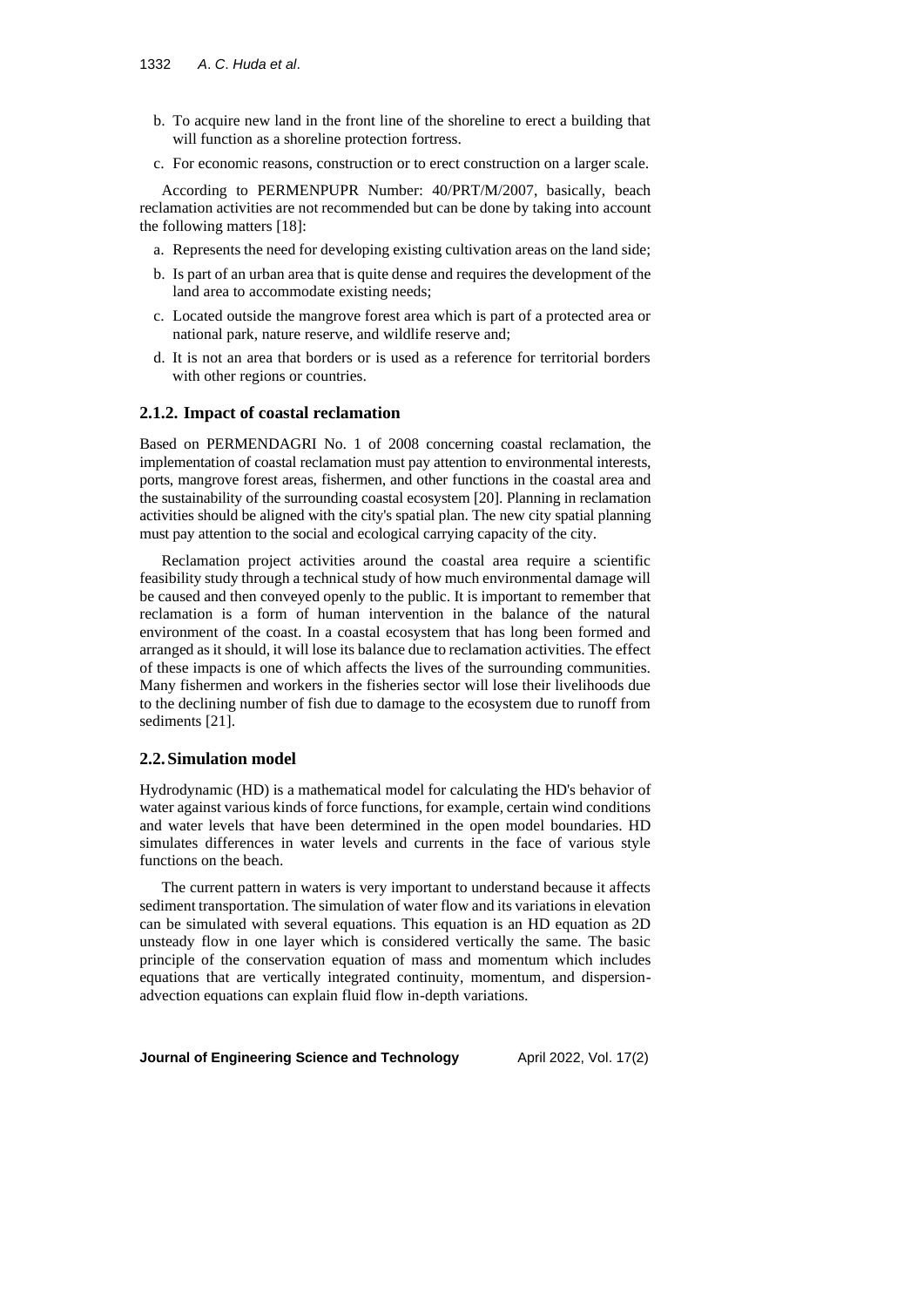Y-axis momentum equation:

$$
\frac{\partial p}{\partial t} + \frac{\partial}{\partial y} \left( \frac{p^2}{n} \right) + \frac{\partial}{\partial x} \left( \frac{pq}{n} \right) + gh \frac{\partial z}{\partial y} + \frac{gp \sqrt{p^2 - q^2}}{c^2 h^2} - \frac{1}{pw} \left( \frac{\partial}{\partial x} (h \zeta_{\gamma \gamma}) + \frac{\partial}{\partial y} (h \zeta_{\gamma \gamma}) \right) - \Omega p - f V V_{\gamma} + \frac{h}{pw} \frac{\partial}{\partial y} (p a) = 0 \quad (1)
$$

Bed shear stress in the *x* and *y* directions can be calculated using Eq. (2) [22]:

$$
\zeta bx = pCf U\sqrt{U^2 + V^2} \left(1 + \left(\frac{\partial zb}{\partial x}\right)^2 + \left(\frac{\partial zb}{\partial y}\right)^2\right) \frac{1}{2}
$$
 (2)

Sediment transport equation (dispersion-advection)

$$
\frac{\partial \varepsilon}{\partial t} + \mu \frac{\partial \varepsilon}{\partial x} + V \frac{\partial \varepsilon}{\partial y} = + \frac{1}{h} \frac{\partial}{\partial x} \left( hDx \frac{\partial \varepsilon}{\partial x} \right) + \frac{1}{h} \frac{\partial}{\partial y} \left( hDy \frac{\partial \varepsilon}{\partial x} \right) + QLCL \frac{1}{h} - S \tag{3}
$$

For basic shear stresses, *ζb* (N/m²) can be calculated against the interaction of current and wave:

$$
\zeta c = \frac{1}{n} p f w \left( U b^2 + U \delta^2 + 2 U b U \delta \cos \beta \right) \tag{4}
$$

The approach used in sediment transportation in this module is the development of Teisson formula [23]. The equations used in this module are:

$$
\frac{\partial \acute{e}i}{\partial t} + \mu \frac{\partial \mu}{\partial x} + \frac{\partial v \acute{e}i}{\partial y} + \frac{\partial w \acute{e}i}{\partial z} - \frac{\partial w \acute{e}i}{\partial z} = \frac{\partial}{\partial x} \left( \frac{v \, \tau}{\sigma i \, \tau} \frac{\partial \acute{e}i}{\partial x} \right) \frac{\partial}{\partial y} \left( \frac{v \, \tau}{\sigma i \, \tau} \frac{\partial \acute{e}i}{\partial y} \right) + \frac{\partial}{\partial z} \left( \frac{v \, \tau}{\sigma i \, \tau} \frac{\partial \acute{e}i}{\partial z} \right) + Si \tag{5}
$$

### **2.3.Model validation**

After doing the modeling simulation, then the data is validated to determine the accuracy of the model made. Model validation is done by comparing current and tidal data from secondary data that already exists with data from modeling simulations. Flow velocity and water level elevation elements that are useful for data validation are obtained using the data extraction (.dxfm) program. The validated location points of the current speed at coordinates 112039'30 E - 112043'30 E and 7010'30 S - 7013'30" S.

Accuracy formula is needed in the validation of current and tidal pattern purposes so that the margin error that occurs can be controlled and can be accepted. In this case, the MAPE (Mean Absolute Percentage Error) and RMSE (Root Mean Square Error) formulas are used in this research. Mean Absolute Percentage Error (MAPE) is calculated using absolute error in each period divided by the real observation value for that period. Then, average out the absolute percentage error. This approach is useful when the size or size of the forecast variable is important in evaluating the accuracy of the forecast. MAPE indicates how much error in predicting compared to the real value. By using the formula below, the percentage of average current speed error is obtained between the secondary data and the modeling results.

$$
MAPE = \left(\frac{1}{n} \sum \frac{|Actual - Forecast|}{|Actual|}\right) \times 100\%
$$
\n
$$
\tag{6}
$$

MAPE formula has a classification range that is an indication of the accuracy of modeling data using the results of an error presentation obtained from the formula [24]. Accuracy formula (Table 1) is needed in the validation of current and tidal pattern purposes so that the margin error that occurs can be controlled and can be accepted. In this case, the MAPE (Mean Absolute Percentage Error) and RMSE (Root Mean Square Error) formulas are used.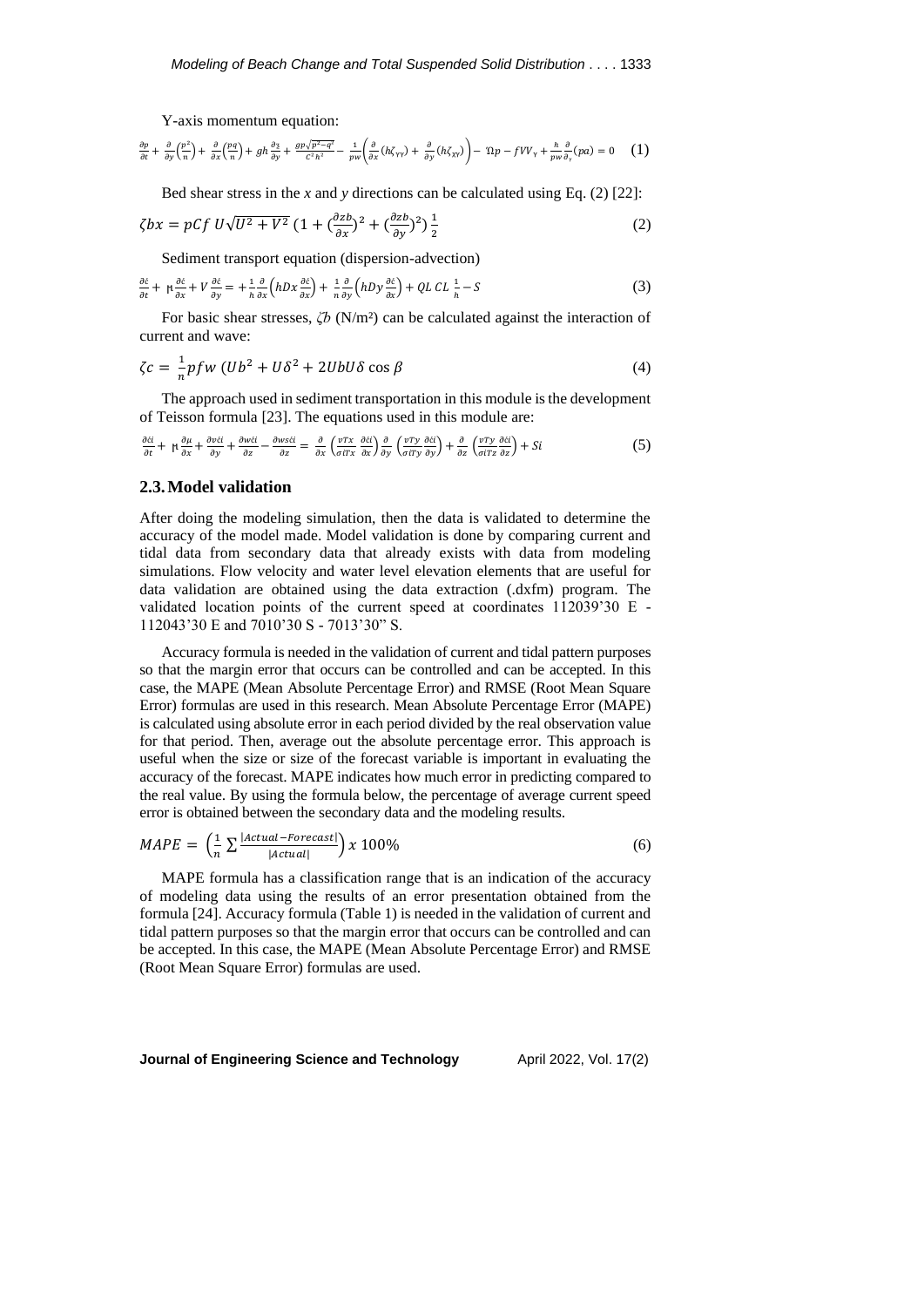To find out how much the error value occurs, we need an error deviation formula that is Root Mean Square Error (RMSE). RMSE is an alternative method for evaluating forecasting techniques used to measure the accuracy of the forecast results of a model. RMSE is the average value of the sum of the squares of the error, it can also state the size of the error generated by a forecast model. The formula used is:

$$
RMSE = \sqrt{\left(\frac{1}{n} \sum (Forecast - Actual)^2\right)} \tag{7}
$$

**Table 1. Table of accuracy indicators using the MAPE formula.**

| <b>TAPE</b>         | <b>Forecasting Power</b>        |
|---------------------|---------------------------------|
| ${<}10\%$           | Highly accurate forecasting     |
| $10\% \sim 20\%$    | Good forecasting                |
| $20\% \sim 50\%$    | Reasonable forecasting          |
| $>50\%$             | Weak and inaccurate forecasting |
| Source : Lewis [24] |                                 |

This research was starting with the study literature (Fig. 2). It is important to get the information from previous research and filling the gap of the analysis for further steps. Collecting the data including bathymetry, wind, and tides at the port of Teluk Lamong were the further process in order to get the input for the metocean analysis. The data is processed using the mike 21 software such as editing the mesh, simulating current movement and current velocity, and simulating TSS movement. The data that has been formulated is then re-analysed with validation data based on previous research field data related to sediment transport.



**Fig. 2. Flow Diagram modeling TSS.**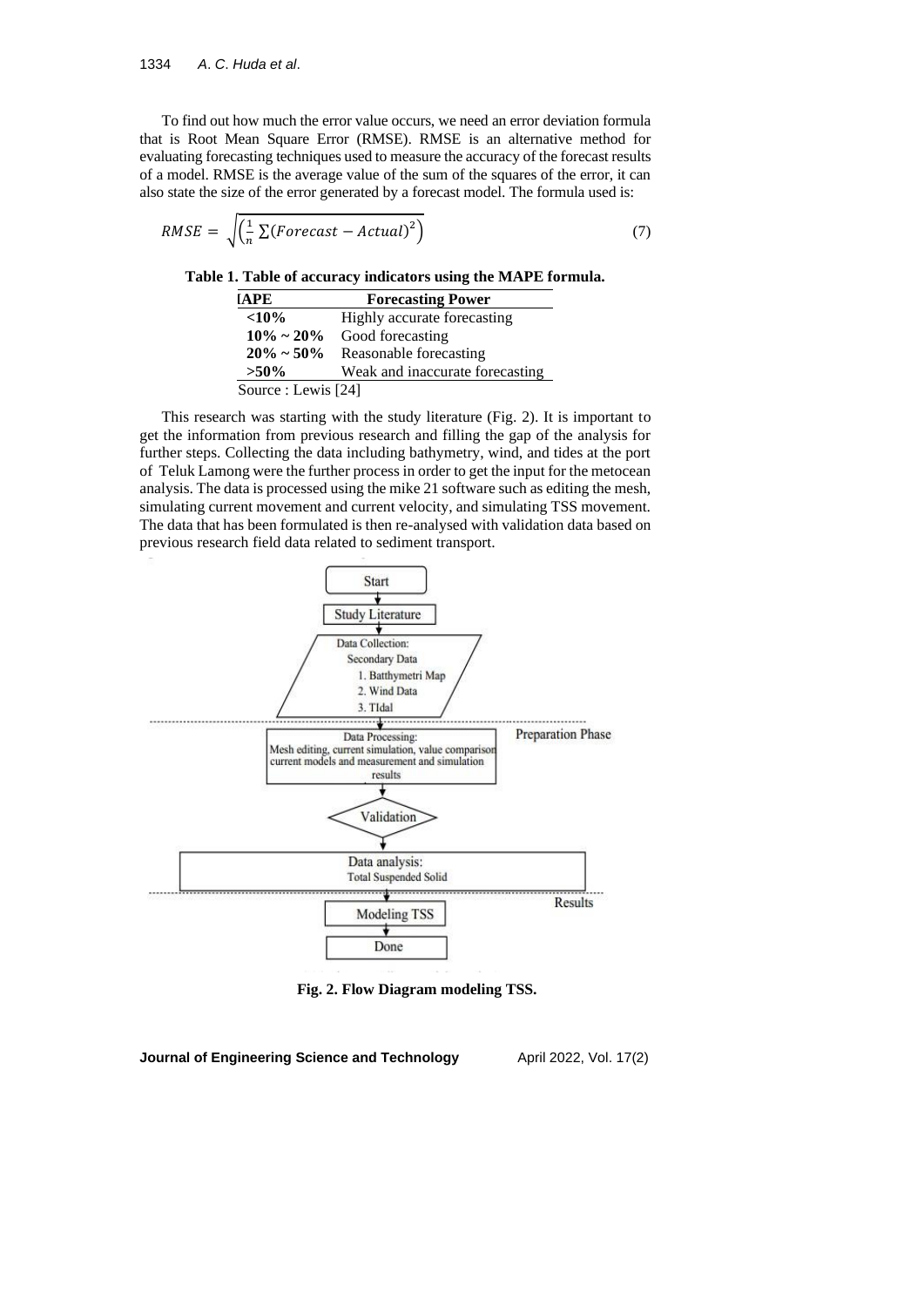### **3. Results and Discussion**

# **3.1.Changes to the shoreline of Teluk Lamong harbor**

In this study, shoreline monitoring was carried out using the DSAS method. The shoreline change Net Shoreline Movement (NSM) and End Point Rate (EPR) shoreline calculation methods used in the DSAS is calculated. Observations of shoreline changes take time before and after port reclamation using data for 2012 and 2020. The purpose of this study is to determine the trend of shoreline changes during the period before and after port reclamation and predict future shoreline changes using DSAS.

The NSM method is used to calculate the longest shoreline distance in 2012 and the latest shoreline in 2020, where a positive distance has an advanced shoreline meaning, and negative data has a backward shoreline meaning. The EPR method is used to calculate the rate of shoreline change in the years before and after beach reclamation, namely in 2012 and 2020, where positive value data experiences accretion and negative value data experiences abrasion. DSAS calculation results were observed based on the phenomenon of accretion and abrasion of the Teluk Lamong Port.

Net Shoreline Movement (NSM) is a method of analysis by looking at changes in the longest shoreline distance to the latest shoreline. In the analysis using the NSM method, it will be seen the value of changes in the shoreline experiencing accretion and erosion, where accretion will be indicated by a positive value and erosion shown by a negative value, calculated from the baseline. Based on the picture below that the Lamong Bay Port area seen from the shoreline in 2012 and 2019 experienced a lot of accretion. The results of the NSM analysis above there are 3 colour variations that identify accretion, light blue with the highest value around 670-950 m, red with a moderate value of 470-530 m, and black with a low value of 60-90 m.

The profile of this transect (Fig. 3) is to have a distance between transects of 100 meters and a maximum length of 80 meters, 500 meters, and 1000 meters from a 15.3 km shoreline with a baseline as the length of the transect. Transects are used to calculate differences in the location of the shoreline each year by cutting the direction perpendicular to the shoreline analysed. The transect is then used to calculate the average of each Net Shoreline Movement and End Point Rate analysis of the study. In the analysis results, it is known that the distance of shoreline change from the baseline is from 60 to 950 meters which is indicated by 3 different colour lines in the map with a length of 3 namely 80 meters, 500 meters, and 1000 meters long transect form. As seen in the picture there was a significant addition of the shoreline to the north of the Gresik Port in the area which was the result of the coastal reclamation up to 960 meters. The addition of the shoreline also looks quite large near the Karang Kiring Coast area, reaching up to 480 meters. In the southern part of the Port development, there was a significant addition of the shoreline in the Tambak Langon area to 450 meters.

End Point Rate (EPR) is an analysis of shoreline changes by calculating the rate of shoreline change by collecting NSM analysis with time intervals in 2012 and 2020.

$$
EPR\left(\frac{m}{year}\right) = \frac{Net Shortline \; Movement \; results \; (m)}{(Latest \; and \; oldest \; coastline \; intervals \; (years)}
$$
\n
$$
(8)
$$

The results of the NSM analysis above there are 3 colour variations that identify accretion, light blue based on the region of the highest change line with EPR value 107.5 meters/year, red colour based on the area of change in the moderate shoreline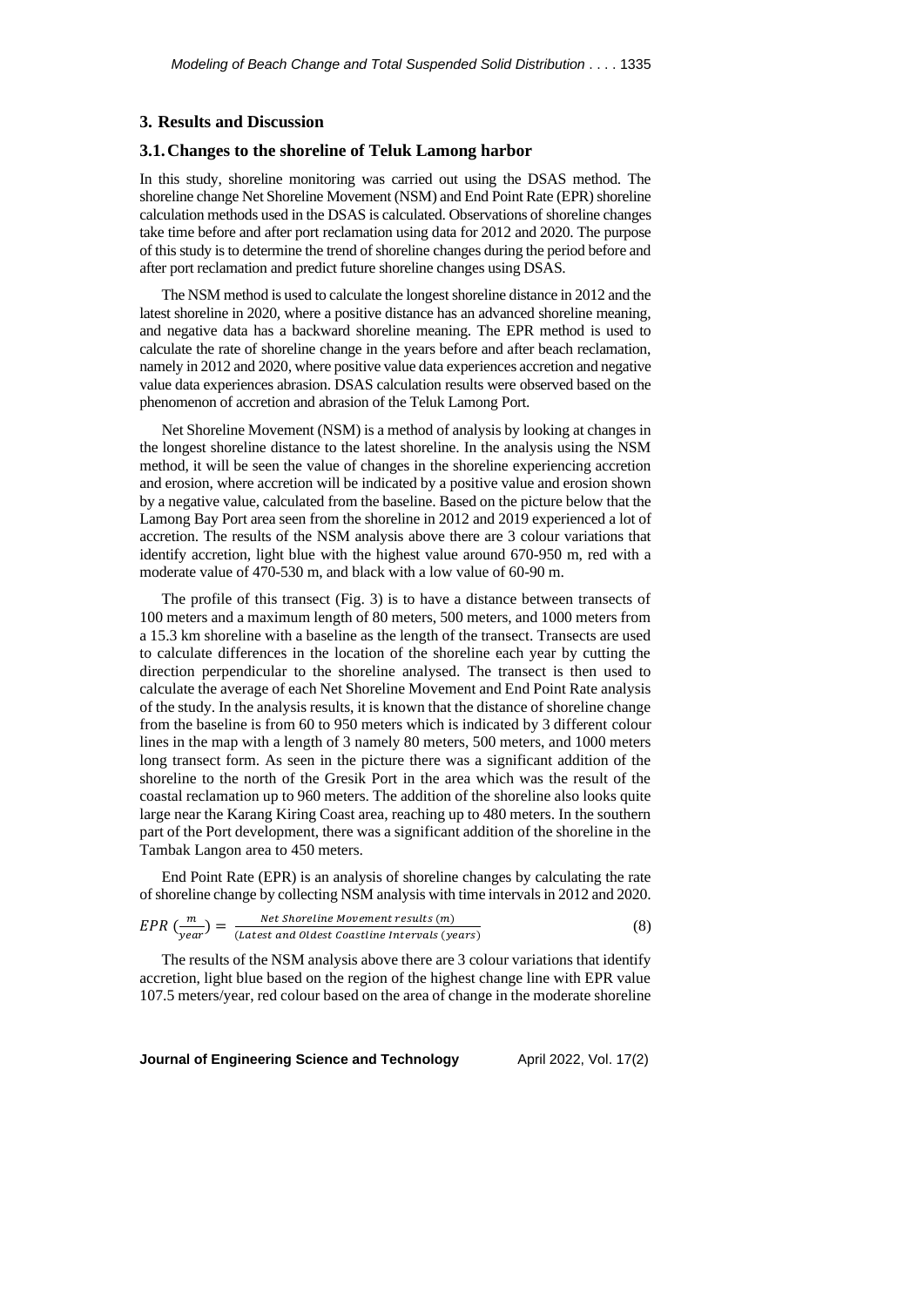with EPR value 59.63 meters/year, and black colour based on the region low shoreline changes with an EPR value of 10.38 meters/year.



**Fig. 3. Map of NSM And EPR transect analysis before and after reclamation.**

Based on observations of changes in the shoreline in 2012 and 2020 (Fig. 4) in the area of the Port of Teluk Lamong has experienced sedimentation or land acquisition in the form of beach reclamation with a length of shoreline change reaching 950 meters and sedimentation in the Karang Kiring Coast region with a length of shoreline 480 meters [25]. There is an increase in the area of Galang Island with a length of shoreline to 430 meters. To get a comprehensive analysis, the TSS remote avoidance and TSS modeling are needed with a tidal, wave, and current data input to see the area that has an impact on sedimentation at Teluk Lamong Port. Therefore, TSS remote avoidance and TSS modeling are needed with a tidal, wave, and current data input to see the area that has an impact on sedimentation at Teluk Lamong Port.

### **3.2.Remote sensing total suspended solid**

TSS is a suspended material that causes water turbidity consisting of mud, fine sand, and microorganisms mainly caused by soil erosion or water-borne erosion [26]. TSS is one of the important factors to measure water quality based on physical aspects including the addition of solids both organic and inorganic material into the waters to increase turbidity which will further inhibit the penetration of sunlight into water bodies. The amount of TSS that is in the waters can reduce the availability of dissolved oxygen. So the high TSS can also directly disrupt aquatic biota. To identify the TSS of Teluk Lamong Port, TSS remote sensing was carried out using Sentinel 2A imagery in 2020 and Landsat 8 satellite imagery in 2017 and 2019. Figure 4 shows the effect of nose shape on  $C_{D0}$  with cylindrical afterbody as a function of Mach number. The drag of the cone-cylinder combination was the lowest at the considered Mach numbers. The bluntness of the nose causes the drag to increase.

TSS analysis uses the 2020 algorithm, i.e. TSS var =cut. the expression '(8.1429 $\times$ (exp (23.704 $\times$ 0.0001 $\times$ B4))', the algorithm was chosen because it was based on several experimental results that resembled in situ conditions based on the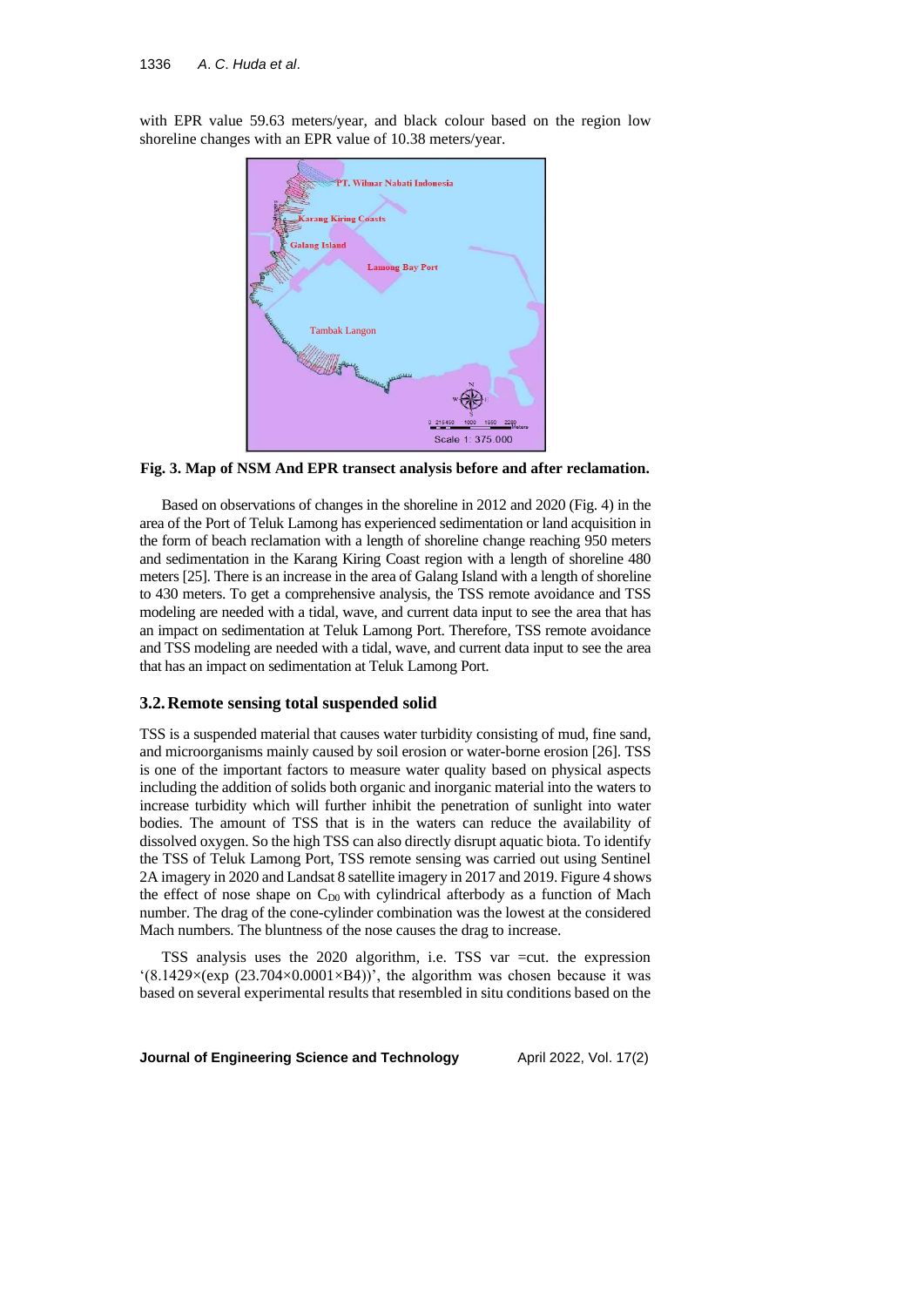paper Concentration Change Analysis Total Suspended Solid (TSS) in Lamong Bay Using Multitemporal Landsat Imagery [8].

Based on the TSS chart and remote sensing image, the highest value is at a point near the Teluk Lamong Port In Situ data obtained in the paper explained high TSS values at stations 2, 3, 4, 22, and 23 (Fig. 4) with values of 142 mg/L, 119 mg/L, 115 mg/L, 112 mg/L, and 116 mg/L (Fig. 5). When compared to remote sensing data in 2020 using the highest GEE TSS software 167 mg/L, 122 mg/L, 120 mg/L, 128 mg/L, and 120 mg/L.



**Fig. 4. Map TSS Teluk Lamong bay.**



**Fig. 5. TSS Distribution map and in situ survey points.**

This analysis has a determination coefficient (*R²*) of 89% (Fig. 6). In the validation test, correlation calculations were carried out by comparing the processed image data with the TSS ground truth results in the field. This is used to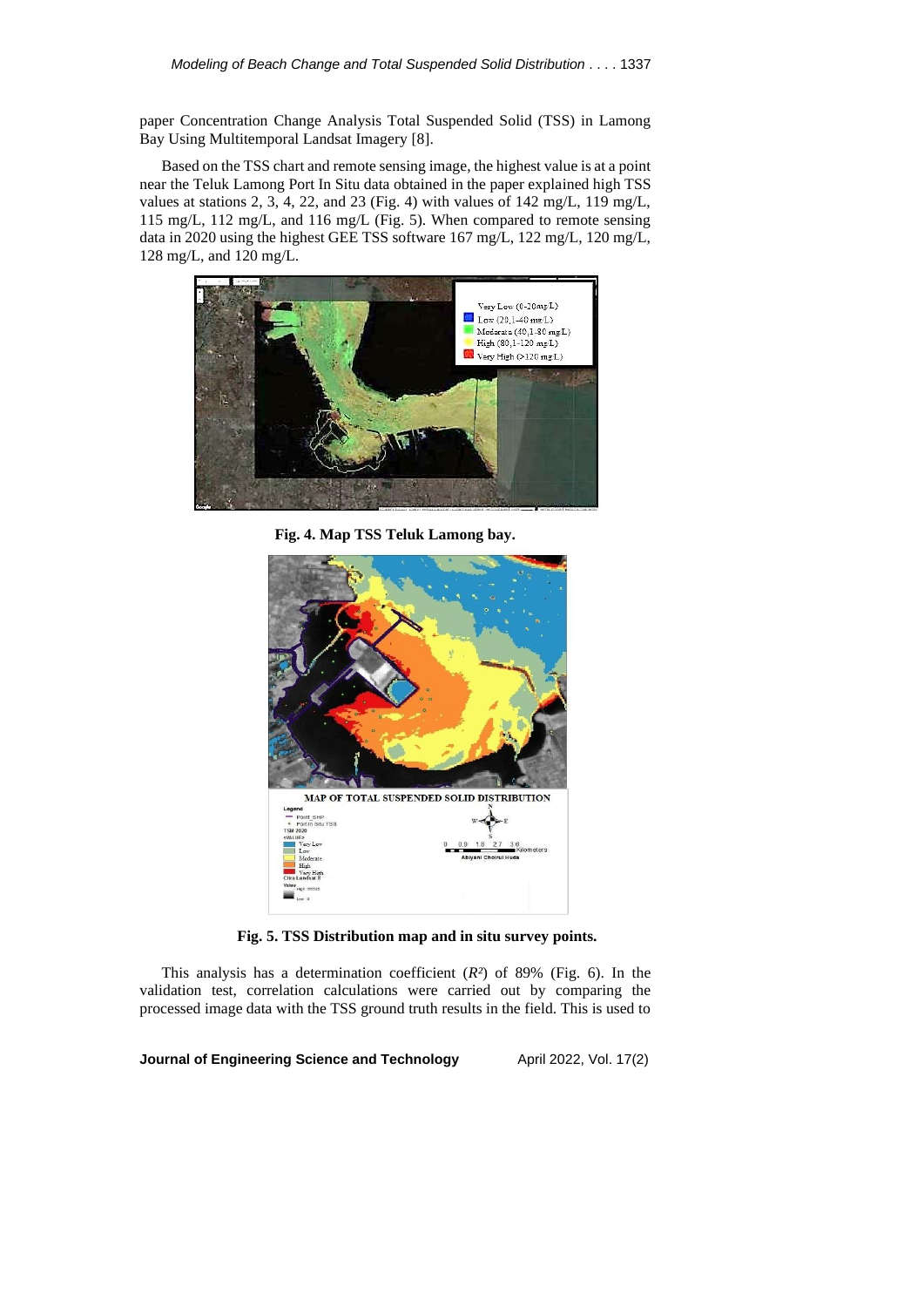see how close or good the image data. It is considered a strong condition based on the algorithm Budiman where 0.6 is categorized as very strong [27], based on research [28]. Explains that the value of  $R^2$  is very good because it exceeds the value of 0.6. In the second calculation of the TSS value, the algorithm from the research [27] will be used. The algorithm formula used is as follows:

$$
ETSS (mg/l) = 8.1429 (exp (23.704 \times 0.94 Band4))
$$
\n(9)



**Fig. 6. TSS observation regression chart.**

# **3.3.Pre and post modeling of TSS**

### **3.3.1. Wind Condition**

One that influences the speed and direction of the current is the wind factor. In Mike 21 modeling, the use of wind data as input wind forcing data contained in the hydrodynamics module. In addition to influencing the pattern of the current movement, wind can influence wave generation, so that in relation to sediment transport these three factors are intermittent. Wind data input used in March 2012 and March 2020 was adjusted for the timestep modeling simulation conducted. The following diagram of the rose wind shows the dominant direction coming from west to southeast. The following diagram of the rose wind shows the dominant direction coming from west to southeast (Figs. 7 and 8).







**Fig. 7. March 2012 winds. Fig. 8. 2012 wind conditions.**

As shown on the windrose diagram (Fig. 8) and mentioned earlier that the dominant wind direction was the west part. It is forecasted from the wind frequency during 2012. The wind velocity for the dominant direction is around 3.8 m/s to 12.7 m/s.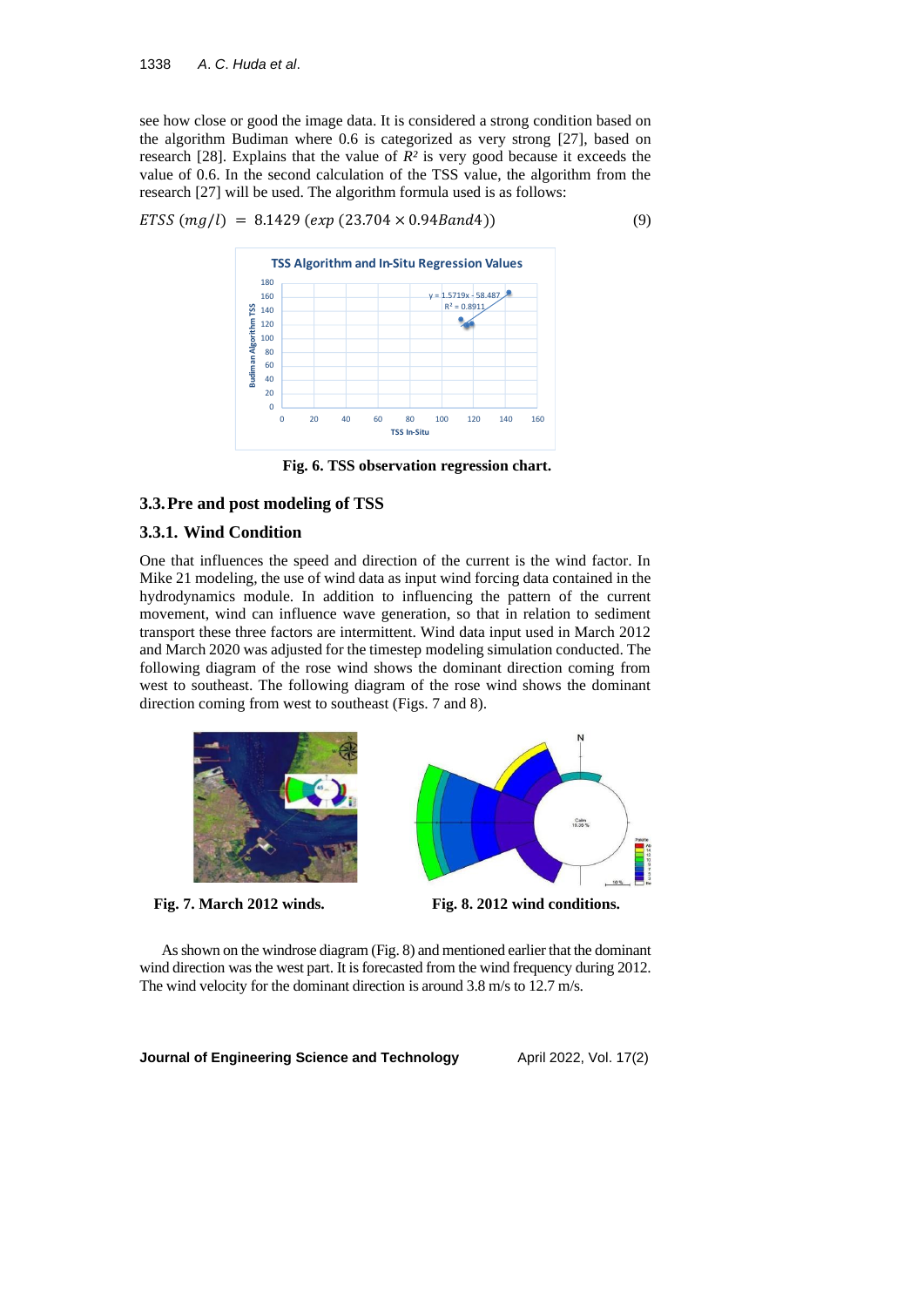# **3.3.2. Bathymetry**

Data on seabed depth is a supporting data used in this study, so it is necessary to know the seabed condition of the waters of the Gulf, using topex satellite imagery with file format in the form of SRTM in 2011 to create a year boundary depth of the Teluk Lamong Port in 2012. The data is managed using software Global Mapper 14 generated counters with a 0.1-meter contour interval. Furthermore, the data plot has been processed in Surfer 11 software to get a bathymetry contour map in the form of 2D maps.

Figures 9 and 10 explain that the condition of the water depth in 2012 (Fig. 9) and 2020 (Fig. 10). Based on the depth data, it is used as a simulation of the current and tidal models to determine the distribution of sediment distribution.



**Fig. 9. Display interpolation of bathymetry data for study locations before reclamation.**



**Fig. 10. Display interpolation of bathymetry data for study locations after reclamation.**

# **3.3.3. Tidal modeling**

The simulation model of this research was carried out for 15 days from 1 March 2012 at 00.00 to 15 March 2012 at 23.00 for modeling before the construction of the Teluk Lamong Port and for 15 days from 1 March 2020 at 00.00 to 15 March 2020 at 23.00 for post-development modeling Teluk Lamong Harbour. The time interval for each timestep is 3600 seconds, resulting in a total of 359 timesteps.

The model of the current pattern at the lowest seen in Fig. 11 occurred in timestep 115 on 5 March 2012 at 19.00 with the water level at low tide being - 0.1448 meters at coordinates 112039'30 E - 112043'30 E and 7010'30 S - 7013'30" S and the direction of the current at low tide have the same direction as the currentto-tide pattern, but the speed of the current has decreased around 0.1-0.2 m/s. This happens because, at the lowest ebb, the water will reverse direction from the high seas to the mainland. When reversing direction, the current will stop before returning to move in the opposite direction. Thus, on one occasion, the outflow came out of the waters of Lamong Bay. On September 7, 2014, the maximum altitude was 0.77 meters, and the current velocity was 0.03-0.18 meters/s [15] and in 2006 the low tide velocity was 0.1 meters/s [13].

The current tide pattern model in Fig. 12 occurs on timestep 191 on March 8, 2020, at 23:00 with the maximum water level at low tide conditions is -1.09 meters at the red point and -1.06 meters at the black point, the current speed at this condition range between 0.01 m/s for both points.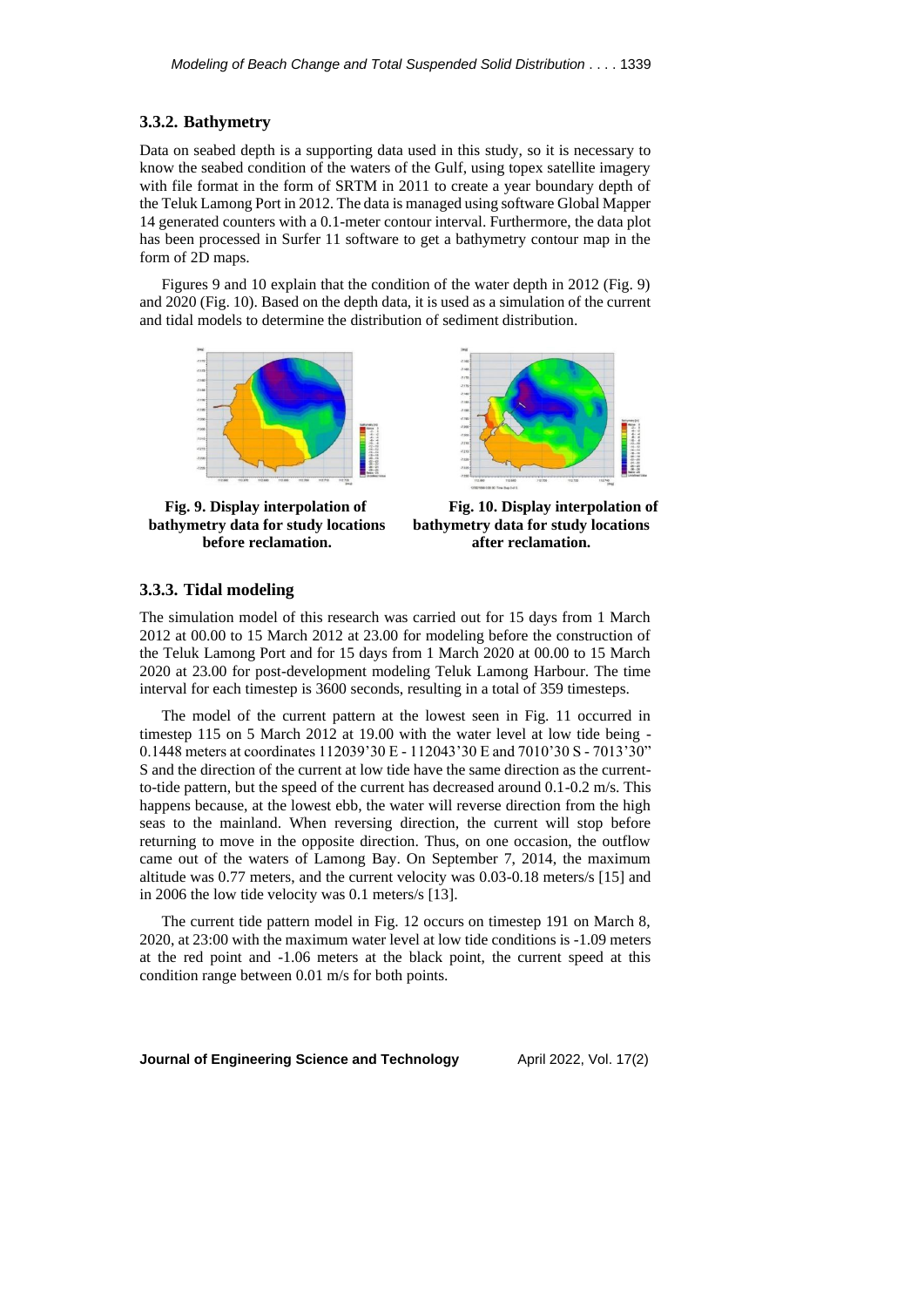

The highest current tide pattern model in Fig. 13 occurred on timestep 161 on March 7, 2012, at 17:00 with the maximum water level at the tide condition is 0.63 meters, the current speed in this condition ranged from 0.2 to 0.4 meters/s at coordinates of 112039'30 E - 112043'30 E and 7010'30 S - 7013'30" S. The direction of the current at high tide has similarities with the current leading to high tide, but in this condition, the current in the waters of the Port of Teluk Lamong starts to turn to the west side.

Thus, collected at high tide, the current flows from the east to the waters of Lamong Bay and towards the north. On September 8, 2014, the maximum height of the water surface was 1.74 and the current velocity was 0.05-0.19 m/s [15], in 2006 the tide velocity was 0.25 m/s [13].

For the current tide pattern model in Fig. 14 occurs on timestep 184 dated March 8, 2020, with the maximum water level height at tide conditions is 0.77 meters for the yellow point and 0.76 meters for the black point, the current speed in this condition ranges from 0.008 meters/s for the yellow dot and 0.008-0.02 meters/s for the second black.





Sediment transportation is important to know the speed of sediment, especially supine sediment. For non-cohesive sediments, such as sand, sedimentation velocity depends on the density of sediment and water mass, water viscosity, dimensions, and shape of sediment particles [11]. Also in calculating the rate of sedimentation hydrometer analysis is needed which aims to determine the grain size of the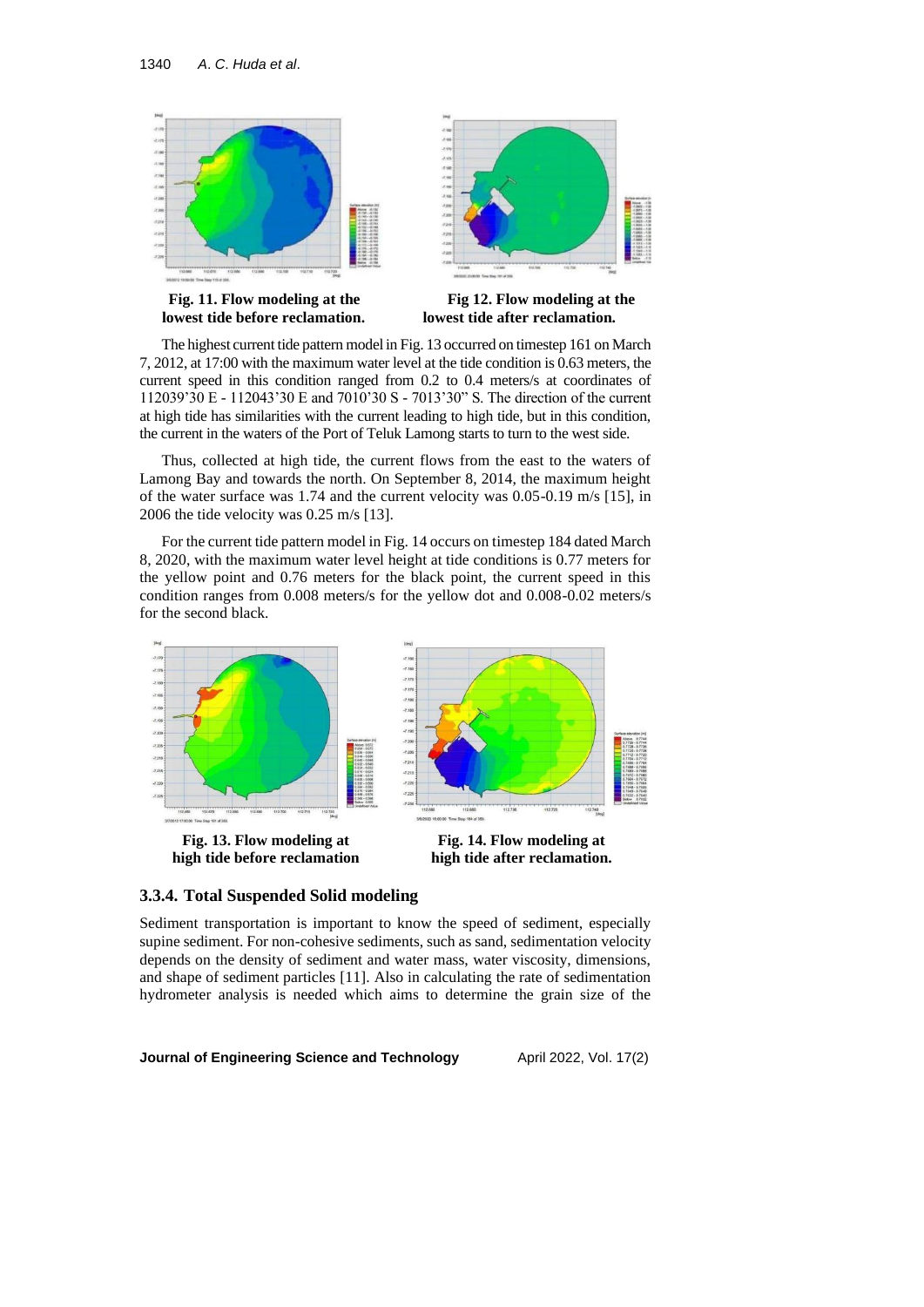suspended sediment intends to determine the speed of deposition of soil grains in water using Stoke's Law, with the formula:

$$
V = \frac{1}{8} + \mu \frac{Dxg}{\eta} (\gamma S - \gamma w) \tag{10}
$$

Based on Fig. 15 the movement of particles when heading downward. An average speed of 0.056-0.064 meters/s and TSS value 320-360 mg/L. Based on Fig. 16 the movement of particles when heading downward. An average speed of 0.0006 meters/s and TSS value 360-400 mg/L.





**Fig. 15. Total suspended solid modeling at low tide before reclamation.**

**modeling at high tide before reclamation.**

**Fig. 16. Total suspended solid modeling at low tide after reclamation**

Based on Fig. 17 the movement of particles when heading downward. An average speed of 0.040 meters/s and TSS value 325-350 mg/L. Based on Fig. 18 the movement of particles when heading downward. An average speed of 0.024- 0.028 meters/s and TSS value 440 mg/L.



**modeling at high tide after reclamation.**

Comparing with the remote sensing data after reclamation using GEE TSS software shows the values on 167 mg/L, 122 mg/L, 120 mg/L, 128 mg/L and 120 mg/L. Modeling before reclamation, TSS in low tide reaches 320-360 mg/L and in high tide reaches 325-350 mg/L. Modeling after reclamation, TSS in low tide reaches 360-400 mg/L and 440 mg/L in high tide.

# **4.Conclusions**

Considering the analysis above, it shows that the morphology including the shoreline and the coastal process are significantly changed. Those conditions are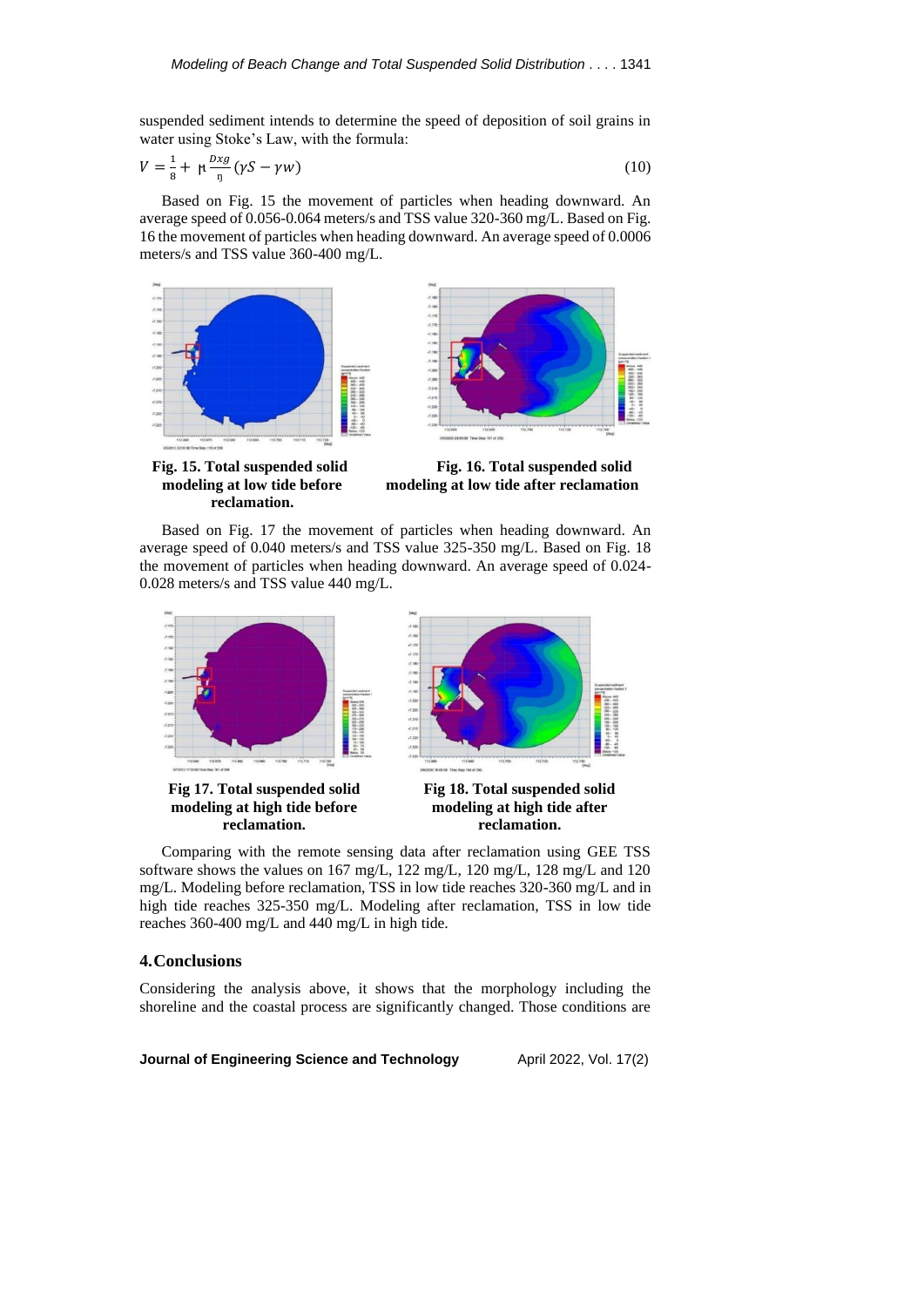the impact of the and use changing from the development of Teluk Lamong Harbour. Following are the detailed numbers of the changing conditions. For shoreline changes, in 2012 and 2020 Teluk Lamong Port has undergone sedimentation at coordinates 7°10'50.4"S 112°40'33.3"E with the length of shoreline changes reaching 950 m and sedimentation in the Karang Kiring Coastal area at coordinates 7°11'14.7"S 112°39'56.8"E which reached 480 m. Galang Island at coordinates 7°11'38.7"S 112°39'57.0"E from 2012 to 2020 experienced a change in shoreline reaching 430 m.

For the current pattern, it is obtained that the current in 2012 with observations to the tide speed of 0.2 meters/s, at low tide of 0.1-0.2 meters/s, when heading for the tide of 0.1 meters/s, and when the tide of 0.2-0.4 meters/s. For the current pattern it is obtained that the current in 2020 with observations when heading to recede A: 0.01-0.02 meters/s and B: 0.01 meters/s, at low tide A: 0.01 meters/s and B: 0.01 meters/s, when heading to pair A: 0.01-0.015 meters/s and B: 0.01-0.015 meters/s and at pair A: 0.008-0.0016 meters/s and B: 0.005-0.0015 meters/s.

For Total Suspended Solid (TSS), In Situ data explains the high TSS value at stations 2, 3, 4, 22 and 23 with values of 142 mg/L, 119 mg/L, 115 mg/L, 112 mg/L and 116 mg/L. When compared to remote sensing data in 2020 using the highest GEE TSS software 167 mg/L, 122 mg/L, 120 mg/L, 128 mg/L and 120 mg/L. TSS at the study site in 2012 at 320-360 mg/L at low tide and 325-350 mg/L at high tide, while in 2020 at TSS 360-400 mg/L at low tide and 440 mg/L at tide at 440 mg/L.

# **Nomenclatures**

| Сf                   | Coefficient of friction                                   |
|----------------------|-----------------------------------------------------------|
| Ci                   | Component $i$ as a mass consultation                      |
| $\mathcal{C}$        | Mass concentration averaged over depth $(kg/m3)$          |
| D                    | grain diameter (mm)                                       |
| Dv                   | Coefficient of vertical turbulent (eddy) diffusion        |
| Dx, Dy               | Disperse coefficients in $x$ and $y$ directions           |
| h                    | Water depth (m)                                           |
| $\boldsymbol{n}$     | Amount of data                                            |
| pq(x, y, t)          | flux density in the direction of the axis s, y            |
| S                    | The terms source (erosion) and sink (deposition), $m^2/s$ |
| $\mathbf{t}$         | Time $(s)$                                                |
| u, v                 | Velocity component averaged over depth, m/s               |
| u, v, w              | Flow velocity component                                   |
| V                    | Speed of settling soil grains, cm/s                       |
| Wsi                  | Fall velocity, m/s                                        |
| x, y                 | Coordinates, m                                            |
| Si                   | Source term                                               |
| VTx                  | anisotropic eddy viscosity                                |
|                      |                                                           |
| <b>Greek Symbols</b> |                                                           |
| $\zeta(x, y, t)$     | surface elevation, m                                      |
|                      |                                                           |

| ાય         | water thickness                |
|------------|--------------------------------|
| $\gamma S$ | grain weigh, g/cm <sup>3</sup> |

 $\gamma w$  water content weight, g/cm<sup>3</sup>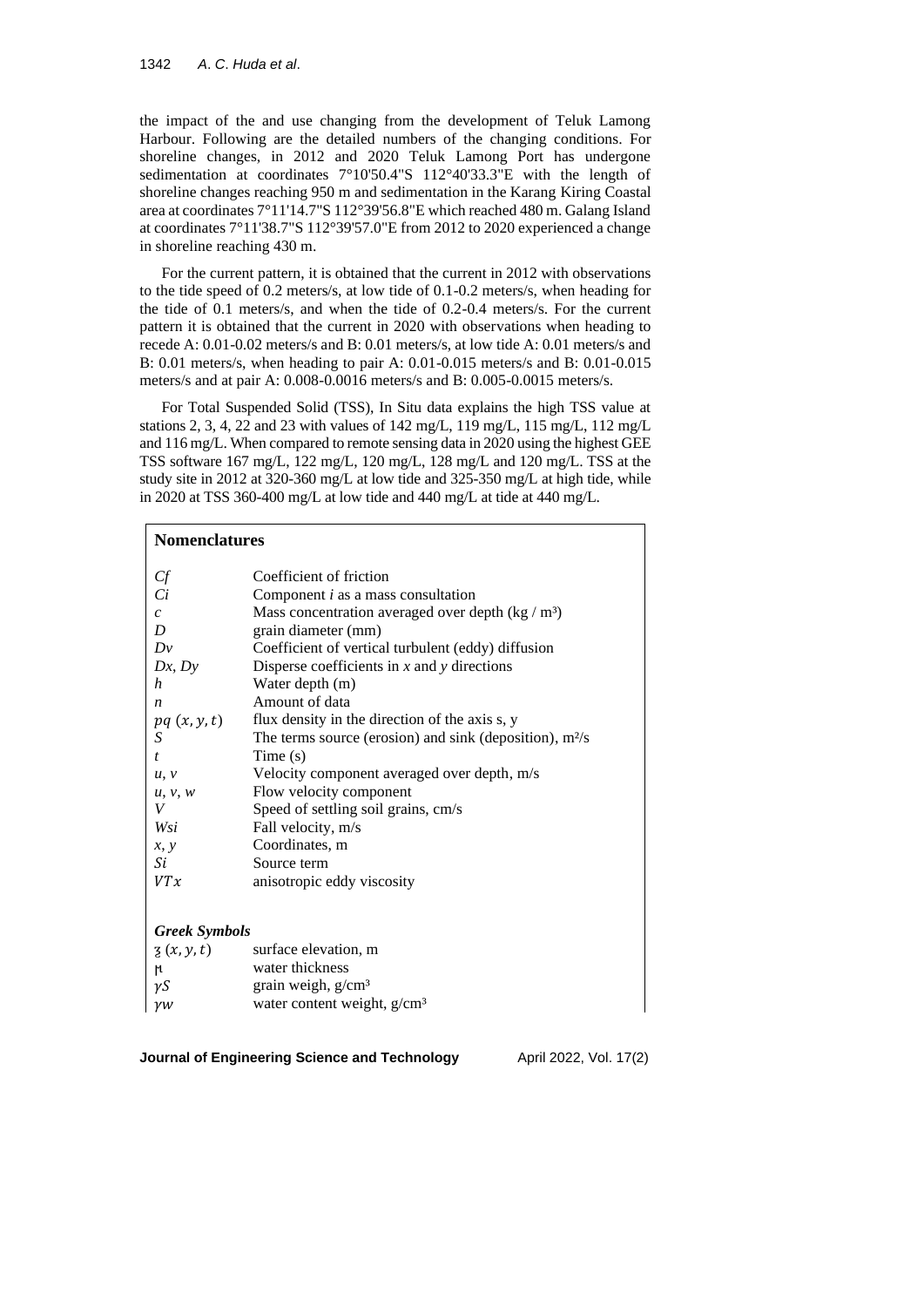| $\zeta_{XY}, \zeta_{XY}, \zeta_{YY}$ | Component of the basic shear stress due to turbulence and viscosity |  |
|--------------------------------------|---------------------------------------------------------------------|--|
| $\sigma$ i $Tx$                      | Schmidt turbulent figures                                           |  |
|                                      |                                                                     |  |
| <b>Abbreviations</b>                 |                                                                     |  |
| <b>DSAS</b>                          | Digital Shoreline Analysis System                                   |  |
| <b>EPR</b>                           | <b>End Point Rate</b>                                               |  |
| <b>GEE</b>                           | Google Earth Engine                                                 |  |
| <b>KKP</b>                           | Ministry of Marine Affairs and Fisheries Republic of Indonesia      |  |
| <b>MAPE</b>                          | Mean Absolute Percentage Error                                      |  |
| <b>NSM</b>                           | Net Shoreline Movement                                              |  |
| <b>PERMEND</b>                       | Minister of Home Affairs Regulation in Indonesia                    |  |
| AGRI                                 |                                                                     |  |
| <b>PERMENP</b>                       | Minister of Public Work and Public Housing Regulation in            |  |
| <b>UPR</b>                           | Indonesia                                                           |  |
| <b>RMSE</b>                          | Root Mean Square Error                                              |  |
| <b>TSS</b>                           | <b>Total Suspended Solid</b>                                        |  |

# **References**

- 1. Husin, S. (2017). Reclamation in the view of the protection of marine environment law and the law concerning the management of coastal areas and small islands. *Indonesian Journal of International Law*, 14(3), 309-320.
- 2. Sengupta, D.; Chen, R.; and Meadows, M.E. (2018). Building beyond land: An overview of coastal land reclamation in 16 global megacities. *Applied Geography*, 90, 229-238.
- 3. Gultom, I.S.; Widodo, P.W.; and Untung. (2019). *Reklamasi di Indonesia*  (*Reclamation in Indonesia*). (F. Yorhanita, Ed.). Dirjen PRL KKP.
- 4. Wilson, S.; Hui, K.K.P.; and Duffield, C. (2019). *Infrastructure investment in Indonesia*: *A focus on Ports*. Cambridge: Open Book.
- 5. Handinoto; and Hartono. (2007). Surabaya Kota Pelabuhan (Studi tentang perkembangan bentuk dan struktur sebuah kota pelabuhan ditinjau dari perkembangan transportasi akibat situasi politik dan ekonomi dari abad 13 sampai awal abad 21) (Surabaya port city (Study of the development of the "shape and structure" of a port city in terms of transportation development, due to the political and economic situation from the 13th century until the beginning of the 21st century). *Petra Christian University: Journal of Architectural Engineering Dimensions*, 35.
- 6. Terminal Teluk Lamong. (2017). *Long term plan of PT terminal teluk lamong*. Surabaya: PT Terminal Teluk Lamong.
- 7. Pratikto, W.A.; Fitriadhy, A.; Maulana, M.I.; Huda, A.C.; Putri; D.L.; Simatupang, L.A.; Wahyudi, N.R.; Laksono, R.; and Dewi, A.V.R. (2021). The study of coastline changing and total suspended solid distribution based on the remote sensing data in Teluk Lamong multipurpose port terminal. *IOP Conference Series: Earth and Environmental Science*, 698, 012046
- 8. Sukojo, B.M.; and Amalina, N.C. (2020). Analisis perubahan konsentrasi total suspended solid (TSS) di teluk lamong menggunakan citra landsat multitemporal (Analysis of changes in concentration of total suspended solid (TSS) in Lamong bay using multitemporal landsat imagery). *Geoid*, 15(1), 28-35.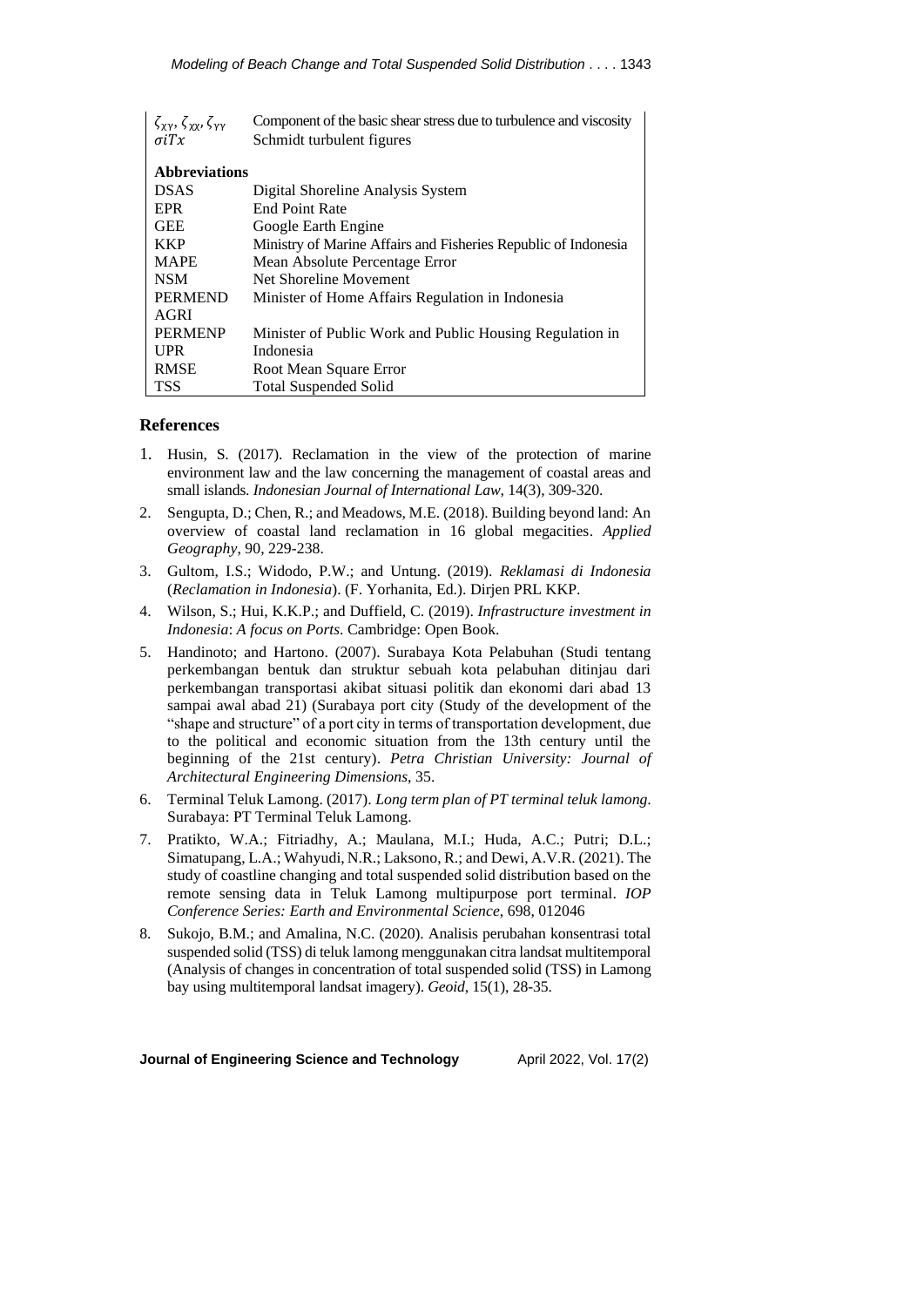- 9. Rachman, H.A.; Hendrawan, I.G.; and Putra, I.D.N.N. (2016). Study of sediment transport at Benoa bay using numerical modelling. *Jurnal Kelautan* (*indonesian Journal of Marine Science and Technology*), 9(2), 144-154.
- 10. Diposaptono, S; Budiman; and Agung, F. (2009). *Menyiasati perubahan iklim di wilayah pesisir dan pulau-pulau kecil (Tackling climate change in coastal areas and small islands )*. Bogor: SAINS PRESS.
- 11. Triatmodjo, B. (2016). *Teknik pantai (Coastal engineering)*. Yogyakarta: Beta Offset.
- 12. Widjojo, S. (2010). Transportasi sedimen oleh kombinasi aliran permanen beraturan dan gelombang seragam (Sediment transport by combination of regular permanent flow and uniform wave). *Media Teknik Sipil*, X, 75-80.
- 13. Khomsin. (2006). *Prediksi Laju Sedimentasi di Teluk Lamong dengan Data Citra Satelit Multi Temporal (Prediction ofsedimentation rate in Lamong bay with multi temporal satellite imagery data)*. Institut Teknologi Sepuluh Nopember.
- 14. Bird, E.; and Lewis, N. (2015). *Beach renourishment*. Melbourne: Springer.
- 15. Kurniawan, A.; and Pradana, R.A. (2016). Pemodelan aliran material sedimen akibat arus pasang surut untuk pemeliharaan kedalaman perairan pelabuhan (Studi Kasus :Pelabuhan Tanjung Perak-Teluk Lamong, Surabaya) (Modeling of sediment material flow due to tidal currents for maintenance of port water depth (Case study: Tanjung Perak port-Lamong Bay, Surabaya)). *Geoid* (*Journal of Geodesy and Geomatics*), 12(1), 60-67.
- 16. Cohen, S.; Doyle, W.J.; Skoner, D.P.; Rabin, B.S.; and Gwaltney, J.M. (1997). Social ties and susceptibility to the common cold. *Journal of the American Medical Association*, 277(24), 1940-1944.
- 17. Boak, E.H.; and Turner, I.L. (2005). Shoreline definition and detection: A review. *Journal of Coastal Research*, 21(21), 688-703.
- 18. Government of Indonesia. (2007). *PERMENPUPR Number* 40*/PRT/M/*2007.
- 19. Wagiu, M. (2001). Dampak Program Reklamasi Bagi Ekonomi Rumah Tangga Nelayan di Kota Manado (Impact of the reclamation program for the household economy of fishermen in the city of Manado). *Journal of Tropical Fisheries and Marine*, 8.
- 20. Goverment of Indonesia. (2008). *PERMENDAGRI Number* 1 *Year* 2008.
- 21. Francisca, M.; and Roberto, I. (2018). Kelestarian Lingkungan Sumber Daya Alam Kelautan Dalam Implikasi Reklamasi Laut (Environmental sustainability of marine natural resources in the implications of marine reclamation). *Jurnal Ilmiah Hukum*, 25(1), 59-68.
- 22. Mellor, G.L. (1998). *User guide for a three dimensional primitive equation*, *numerical ocean model*. Princeton.
- 23. Teisson, C. (1991). Cohesive suspended sediment transport: feasibility and limitations of numerical modeling. *Journal of Hydraulic Research*, 29(6), 755-769.
- 24. Lewis, C.D. (1982). *Industrial and Business Forecasting Methods*. London: Butterworths.
- 25. Rahmasari, D.A. (2012). *Perencanaan Perbaikan Tanah Pada Proyek Reklamasi Pantai Pt. Wilmar Nabati Gresik – Jawa Timur Dengan Metode Preloading dan Pemasangan Micropile (Soil improvement planning at PT Wilmar Nabati's coastal reclamation project Gresik-East Java with preloading and micropile installation methods)*. Surabaya.